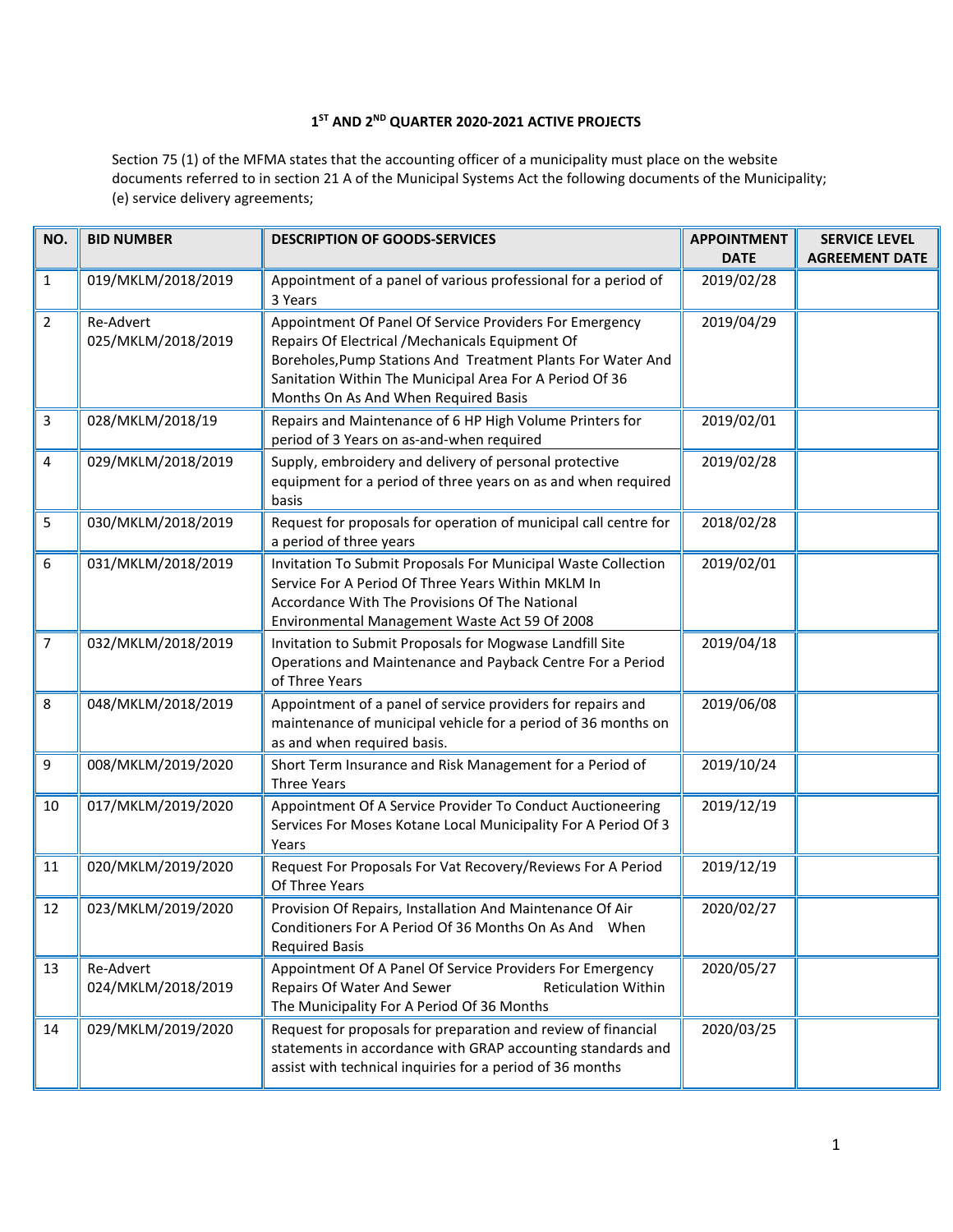| NO. | <b>BID NUMBER</b>               | <b>DESCRIPTION OF GOODS-SERVICES</b>                                                                                                                         | <b>APPOINTMENT</b><br><b>DATE</b> | <b>SERVICE LEVEL</b><br><b>AGREEMENT DATE</b> |
|-----|---------------------------------|--------------------------------------------------------------------------------------------------------------------------------------------------------------|-----------------------------------|-----------------------------------------------|
| 15  | Re-Advert<br>036/MKLM/2018/2019 | Panel Of Service Providers For Hiring Of Water Trucks To<br>Deliver Water To Various Villages In MKLM For A Period Of 36<br>Months                           | 2020/05/27                        |                                               |
| 16  | Re-Advert<br>040/MKLM/2018/2019 | Appointment Of A Panel Of Advertising Agencies For Moses<br>Kotane Local Municipality For A Period Of 36 Months As And<br>When Required Basis                | 2019/12/19                        |                                               |
| 17  | Re-Advert<br>041/MKLM/2018/2019 | Supply and Delivery Of Water Material For A Period Of 36<br>Months As And When Required Basis                                                                | 2019/12/19                        |                                               |
| 18  | 001/MKLM/2020/2021              | Hiring and maintenance of high capacity digital photocopiers<br>for a period of three years                                                                  | 2020/09/22                        |                                               |
| 19  | 002/MKLM/2020/2021              | Request for proposals for repairs and maintenance of the<br>municipal ICT network infrastructure for three years on as and<br>when required basis            | 2020/11/04                        |                                               |
| 20  | 003/MKLM/2020/2021              | Supply, delivery and installation of information and<br>Communication technology (ICT) equipment for a period of<br>three years "as and when required basis" | 2020/09/22                        |                                               |
| 21  | 004/MKLM/2020/2021              | Proposals for provision of remote and off site backup solution<br>for three years                                                                            | 2020/11/04                        |                                               |
| 22  | 006/MKLM/2020/2021              | Rendering of Security Services For MKLM Facilities For A Period<br>Of Three Years                                                                            | 2020/10/15                        |                                               |
| 23  | 007/MKLM/2020/2021              | Drinking Water and Waste Water Compliance Monitoring for a<br>Period of 36 Months                                                                            | 2020/11/04                        |                                               |
| 24  | 023/MKLM/2020/2021              | Proposals For Appointment Of Municipal Value For Compilation<br>And Maintenance Of The General Valuation Roll                                                | 2020/09/22                        |                                               |
| 25  | 030/MKLM/2019/2020              | Appointment Of a Panel Of Supply and Delivery Of Stationery<br>For A Period Of 36 Months On As And When Required Basis                                       | 2020/09/01                        |                                               |
| 26  | 034/MKLM/2020/2021              | Supply and Delivery of Toner Cartridges for a period of 36<br>months on "as and when required basis"                                                         | 2021/05/10                        |                                               |
| 27  | 039/MKLM/2020/2021              | Request For Proposals For Compilation Of GRAP Compliant<br>Asset Register For A Period Of Three Years                                                        | 2021/03/25                        |                                               |
| 28  | 023/MKM/2021/2022               | Supply And Installation Of 175 VIDP Toilets In sanfontein<br>Through Rural Sanitation Programme                                                              | 2022/02/10                        |                                               |
| 29  | 022/MKM/2021/2022               | Supply And Installation Of 215 VIDP Toilets In Disake Through<br><b>Rural Sanitation Programme</b>                                                           | 2022/02/10                        |                                               |
| 30  | 011/MKM/2021/2022               | Tweelagte water Supply Phase 11                                                                                                                              | 2022/02/09                        |                                               |
| 31  | 021/MKLM/2020/2021              | Construction Of Internal Roads In Madikwe (China Section)                                                                                                    | 2020/06/11                        |                                               |
| 32  | 008/MKLM/2021/2022              | Supply and installation of high mast light throught the public<br>hearing programme for Masekoloane, Molatedi, Pella and<br>Bapong (cluster B)               | 2021/09/03                        |                                               |
| 33  | 042/MKLM/2020/2021              | Supply And Installation Of 103 VIDP Toilets In Makgope<br>Through Rural Sanitation Programme                                                                 | 2021/05/10                        |                                               |
| 34  | 043/MKLM/2020/2021              | Supply And Installation Of 150 VIDP Toilets In Sandfontein<br>Through Rural Sanitation Programme                                                             | 2021/05/10                        |                                               |